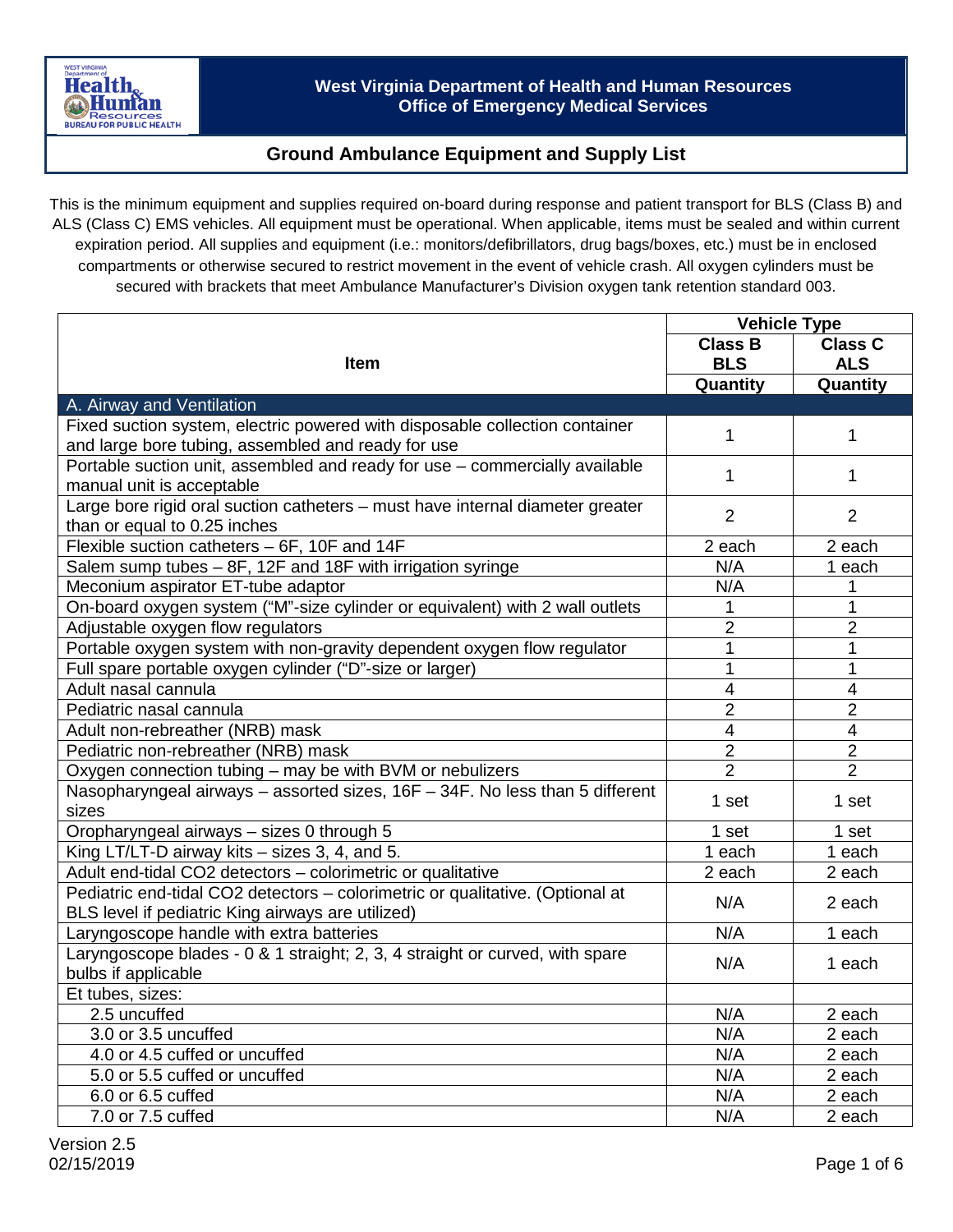| 8.0 or 8.5 cuffed                                                                                                                                                     | N/A                              | 2 each                           |
|-----------------------------------------------------------------------------------------------------------------------------------------------------------------------|----------------------------------|----------------------------------|
| ET-tube stylettes, adult and pediatric                                                                                                                                | N/A                              | 1 each                           |
| Magill forceps, adult and pediatric                                                                                                                                   | N/A                              | 1 each                           |
| Chest decompression large bore needle, minimum of 3.25" length 14 - 16                                                                                                | N/A                              | 1 each                           |
| gauge for adult and 1.25" 16 gauge for pediatrics                                                                                                                     |                                  |                                  |
| Adult, child and infant bag valves, self-filling with oxygen reservoir                                                                                                | each<br>1                        | 1 each                           |
| Clear masks for bag valves, sizes: adult, child, infant and neonatal                                                                                                  | 1 each                           | 1 each                           |
| CPAP device with 2 masks and tubing circuits                                                                                                                          |                                  |                                  |
| B. Monitoring and Assessment                                                                                                                                          |                                  |                                  |
| Blood pressure cuffs - thigh, adult and child sizes                                                                                                                   | 1 each                           | 1 each                           |
| Stethoscope, suitable for adult and pediatric use                                                                                                                     |                                  |                                  |
| AED with adult and pediatric defibrillator pads                                                                                                                       | 1                                | N/A                              |
| Glucometer with single-use fully disposable lancets and glucose strips                                                                                                |                                  |                                  |
| Pulse oximeter for adult and pediatric use                                                                                                                            |                                  | 1                                |
| Thermometer, capable of measuring a range of 86°-105° F                                                                                                               |                                  |                                  |
| Patient monitoring system capable of cardiac rhythm monitoring, 12-lead<br>acquisition, data transmission, transcutaneous pacing, defibrillation and<br>cardioversion | Optional                         | 1                                |
| Spare battery for patient monitoring system                                                                                                                           | N/A                              | 1                                |
| Adult and pediatric defibrillation and transcutaneous pacing cables and pads                                                                                          |                                  |                                  |
| for patient monitoring system                                                                                                                                         | N/A                              | 2 each                           |
| Cables, probes and supplies for ECG monitoring and pulse oximetry                                                                                                     |                                  |                                  |
| monitoring                                                                                                                                                            | Optional                         |                                  |
|                                                                                                                                                                       |                                  |                                  |
| C. Immobilization Equipment                                                                                                                                           |                                  |                                  |
| Rigid cervical collar - large, medium, small and child -OR- adjustable cervical                                                                                       |                                  |                                  |
| collar - adult and pediatric                                                                                                                                          | 2 each                           | 2 each                           |
| Head/cervical immobilization devices - towel/blanket rolls are acceptable                                                                                             | $\overline{2}$                   | $\overline{2}$                   |
|                                                                                                                                                                       | 1                                |                                  |
| Short spinal immobilization device - KED, XP-1 or equivalent                                                                                                          | $\overline{2}$                   | $\overline{2}$                   |
| Radiolucent, fluid impervious full-length backboards<br>Three 9-foot immobilization straps or equivalent                                                              | 2 sets                           | 2 sets                           |
|                                                                                                                                                                       | 1 each                           | 1 each                           |
| Traction splint(s), adult and child <b>OR</b> single splint adjustable for both                                                                                       | 2 each                           | 2 each                           |
| Padded extremity splints                                                                                                                                              |                                  |                                  |
| D. Wound Management<br>Sterile burn sheets                                                                                                                            | $\overline{2}$                   | 2                                |
|                                                                                                                                                                       |                                  |                                  |
| Sterile 10" x 30" multi-trauma dressings                                                                                                                              | $\overline{2}$<br>$\overline{2}$ | $\overline{2}$<br>$\overline{2}$ |
| Sterile ABD pads, 5" x 9" or larger                                                                                                                                   |                                  |                                  |
| Sterile 4"x4"s                                                                                                                                                        | 24<br>$\overline{2}$             | 24<br>$\overline{2}$             |
| Sterile occlusive dressings, 3" x 8" or larger                                                                                                                        |                                  |                                  |
| Adhesive tape, assorted sizes and types. One roll must be<br>hypoallergenic/latex-free                                                                                | 4 rolls                          | 4 rolls                          |
| Self-adhering gauze bandages - Kling or equivalent                                                                                                                    | 8 rolls                          | 8 rolls                          |
| Triangular bandages                                                                                                                                                   | 4                                | 4                                |
| Commercial Arterial Tourniquet - CAT®, MAT®, etc.                                                                                                                     | $\overline{2}$                   | $\overline{2}$                   |
| Heavy-duty bandage scissors or shears                                                                                                                                 | 1                                |                                  |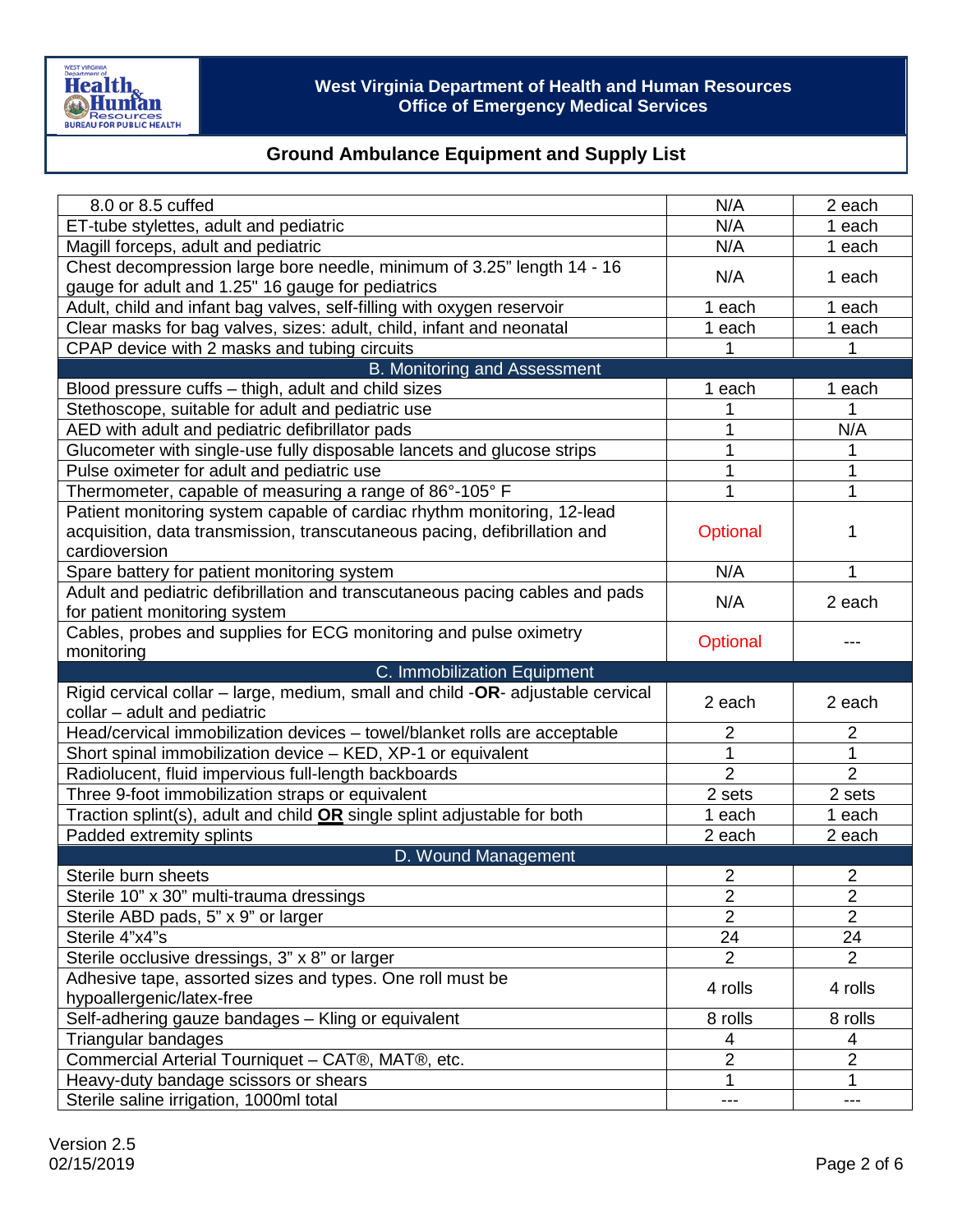

| E. Infection Control – Quantities and sizes of all PPE must be sufficient for entire crew. |                |                |  |
|--------------------------------------------------------------------------------------------|----------------|----------------|--|
| Protective eyewear - full peripheral glasses, goggles or face shield                       | ---            | $---$          |  |
| NIOSH N-95 or N-100 face masks                                                             | $---$          | ---            |  |
| Protective gowns or coveralls                                                              | ---            |                |  |
| Protective shoe covers                                                                     | ---            |                |  |
| Disposable exam gloves meeting NFPA 1999 requirements - assorted and                       |                |                |  |
| appropriate sizes. Must include hypoallergenic/latex-free types                            |                | ---            |  |
| Disinfectant waterless hand cleaner                                                        | ---            | ---            |  |
| Disinfectant for cleaning vehicle interior and equipment                                   | $---$          | $---$          |  |
| Biohazard trash bags                                                                       | 2              | $\overline{2}$ |  |
| Fixed and portable sharps containers                                                       | 1 each         | 1 each         |  |
| F. Medications                                                                             |                |                |  |
| Acetaminophen (Tylenol®), 160mg/5mL oral suspension                                        | 1 bottle       | 1 bottle       |  |
| Albuterol, 2.5mg/3mL or 2.5mg/0.5mL unit dose ampule                                       | 4              | 4              |  |
| Albuterol/Ipratropium (Duo-Neb®), 2.5mg/0.5mg in 3mL unit dose ampule                      | 4              | $\overline{4}$ |  |
| Amiodarone, 450mg total (May be substituted with Lidocaine)                                | N/A            | ---            |  |
| Amiodarone, 150mg pre-mixed solution or 150mg vial                                         |                |                |  |
| (May be substituted with Lidocaine)                                                        | N/A            | 1              |  |
| Aspirin, 81mg chewable tablets                                                             | 1 bottle       | 1 bottle       |  |
| Adenosine (Adenocard®), 18mg total                                                         | N/A            | ---            |  |
| Atropine, 1mg pre-loaded syringe                                                           | N/A            | 3              |  |
| Combivent® - OR- Duoneb® - 2.5mg Albuterol mixed with 0.5mg Ipratropium                    |                |                |  |
| Bromide. (Squads may also choose to carry Albuterol and Ipratropium                        | $\overline{2}$ | $\overline{2}$ |  |
| Bromide individually and mix them per the Optional Medication List M.)                     |                |                |  |
| $D^{50}W$ , 25g pre-loaded syringe                                                         | N/A            | $\overline{2}$ |  |
| Dexamethasone 10mg                                                                         | N/A            | $\overline{2}$ |  |
| Diltiazem (Cardizem®), 100mg total - ADD-Vantage® system or equivalent                     | N/A            | ---            |  |
| Diphenhydramine (Benadryl®), 100mg total                                                   | N/A            | ---            |  |
| Dopamine (Intropin®)                                                                       | N/A            | 1              |  |
| Epinephrine, 1:10,000, 1mg pre-loaded syringe                                              | N/A            | 6              |  |
| Epinephrine, 1:1,000, 1mg total (BLS MUST carry Epi 1:1000 -OR- Epi Pens                   |                | 2              |  |
| as outlined in optional medications section M.)                                            | Optional       |                |  |
| Fentanyl (Sublimaze®), 200mcg total                                                        | N/A            | ---            |  |
| Furosemide (Lasix®), 80mg total                                                            | N/A            | ---            |  |
| Glucagon, 1mg                                                                              | N/A            | ---            |  |
| Haloperidol (Haldol®), 10mg total                                                          | N/A            | ---            |  |
| Ipratropium Bromide (Atrovent®), 0.5mg                                                     | $\overline{2}$ | $\overline{2}$ |  |
| Labetalol, 30mg total                                                                      | N/A            |                |  |
| Lidocaine (Xylocaine®), 100mg pre-loaded syringe (May be substituted with                  |                |                |  |
| Amiodarone.)                                                                               | N/A            | 3              |  |
| Lidocaine (Xylocaine®), 1gm pre-mixed solution (May be substituted with                    |                |                |  |
| Amiodarone.)                                                                               | N/A            | 1              |  |
| Magnesium Sulfate, 2g total                                                                | N/A            | 1              |  |
| Midazolam (Versed®), 10mg total                                                            | N/A            | ---            |  |
|                                                                                            |                |                |  |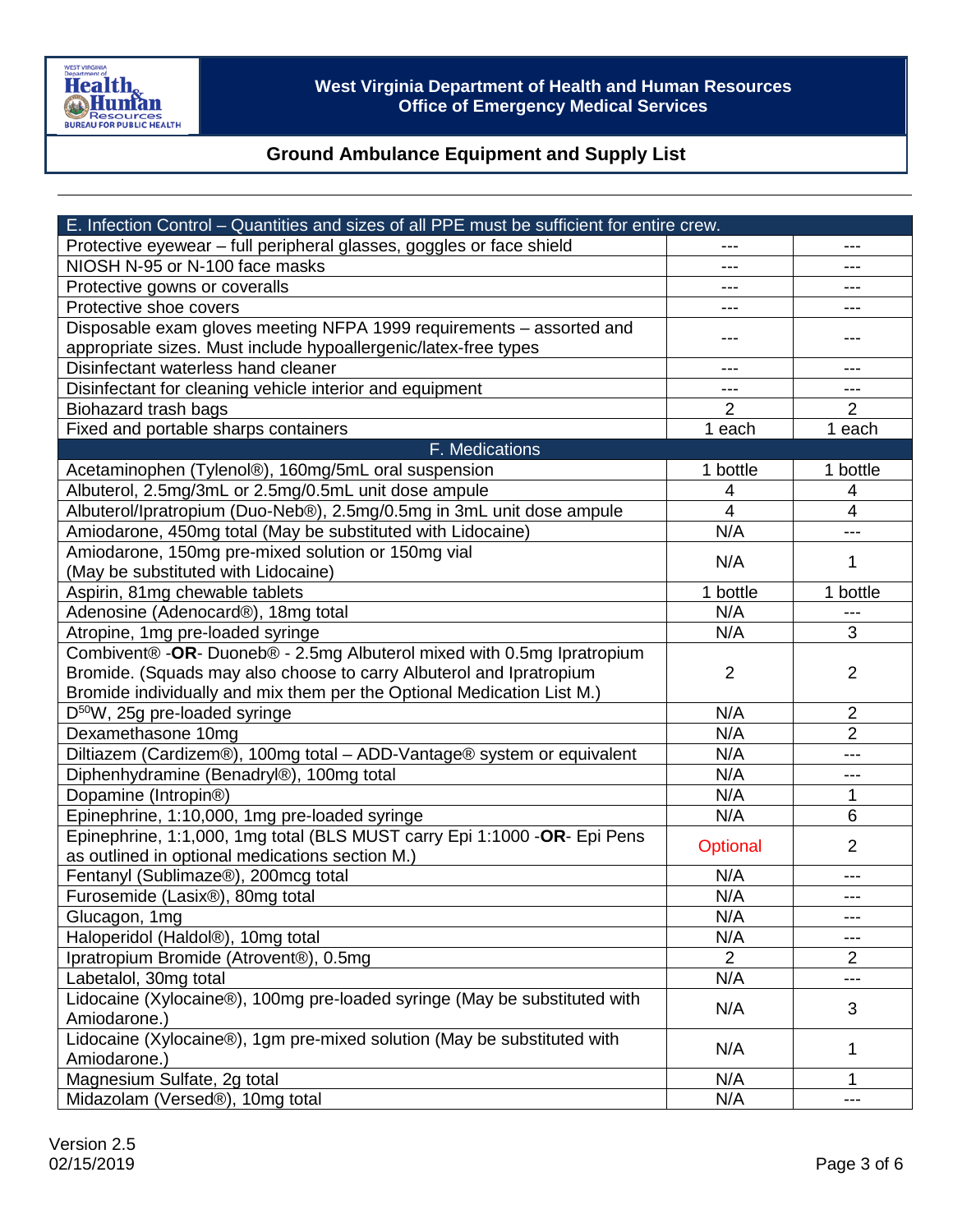

| Morphine Sulfate, 20mg total                                                                                                                                                | N/A            |                |
|-----------------------------------------------------------------------------------------------------------------------------------------------------------------------------|----------------|----------------|
| Naloxone (Narcan®), 4mg total                                                                                                                                               |                |                |
| Nitroglycerin, 0.4mg (1/150) tablets or spray                                                                                                                               | 1 bottle       | 1 bottle       |
| Normal Saline (0.9%), 1,000ml                                                                                                                                               | N/A            | 4              |
| Ondansetron (Zofran®), 8mg total                                                                                                                                            | N/A            | ---            |
| Ondansetron (Zofran®) 4mg ODT                                                                                                                                               | 2 tablets      | Optional       |
| Oral Glucose, 15g tubes                                                                                                                                                     | $\overline{2}$ | $\overline{2}$ |
| Thiamine, 100mg total                                                                                                                                                       | N/A            |                |
| G. OB Equipment                                                                                                                                                             |                |                |
| Sterile OB kits with bulb syringe                                                                                                                                           | 2 each         | 2 each         |
| Thermal absorbent blanket and head cover made of a heat-reflective material                                                                                                 | 1 each         | 1 each.        |
| H. Safety - Quantities and sizes of all PPE must be sufficient for entire crew.                                                                                             |                |                |
| Protective helmet meeting ANSI Z89.1 Type II, NFPA 1908-2007 or NFPA<br>1951-2007 standards                                                                                 |                |                |
| Protective eyewear meeting ANSI Z87.1-2003 standards                                                                                                                        | ---            | ---            |
| High visibility clothing compliant with 23 CFR Part 643 (Federal Highway<br>Worker Visibility Act) ANSI/ISEA 107-2004-Class 3 or 207.                                       |                |                |
| Protective gloves, extrication-type or heavy-duty leather                                                                                                                   | ---            | ---            |
| Current DOT Emergency Response Guidebook (paper or electronic version)                                                                                                      | 1              | 1              |
| Fire extinguisher, 5lb 2A-10BC                                                                                                                                              | 1              | 1              |
| Pedi-Mate® child occupant protection system                                                                                                                                 |                | 1              |
| Chemical light sticks or reflective triangles, etc.                                                                                                                         | 3              | 3              |
| I. Miscellaneous                                                                                                                                                            |                |                |
| <b>Blankets</b>                                                                                                                                                             |                |                |
|                                                                                                                                                                             | 2              | 2              |
| Cold packs                                                                                                                                                                  | 4              | 4              |
| Disposable bedpan                                                                                                                                                           | 1              | 1              |
| Disposable, splash resistant emesis bags                                                                                                                                    | 4              | 4              |
| Flashlights                                                                                                                                                                 | 2              | $\overline{2}$ |
| Hot packs                                                                                                                                                                   | 4              | 4              |
| Impermeable body bag                                                                                                                                                        |                | 1              |
| Pillow                                                                                                                                                                      |                | 1              |
| <b>Sheets</b>                                                                                                                                                               | $\overline{4}$ | 4              |
| Stair chair or suitable substitute                                                                                                                                          | 1              | 1              |
| <b>Towels</b>                                                                                                                                                               | $\overline{2}$ | $\overline{2}$ |
| Urinal                                                                                                                                                                      | 1              | 1              |
| Wheeled stretcher, multi-level, with 5-point (over shoulder) patient restraint                                                                                              |                |                |
| system                                                                                                                                                                      | 1              | 1              |
| WV triage tags                                                                                                                                                              | 25             | 25             |
| WV triage tape rolls - red, yellow, green and black                                                                                                                         | 1 each         | 1 each         |
| Protocol manuals appropriate for level of staffing (paper or electronic version)                                                                                            | $---$          | ---            |
| J. IV and Medication Administration                                                                                                                                         |                |                |
| Mini-drip IV administration set, 60gtts/ml. May utilize Select-3® sets or<br>equivalent<br>Macro-drip IV administration set, 10 to 15gtts/ml. May utilize Select-3® sets or | N/A            | 4              |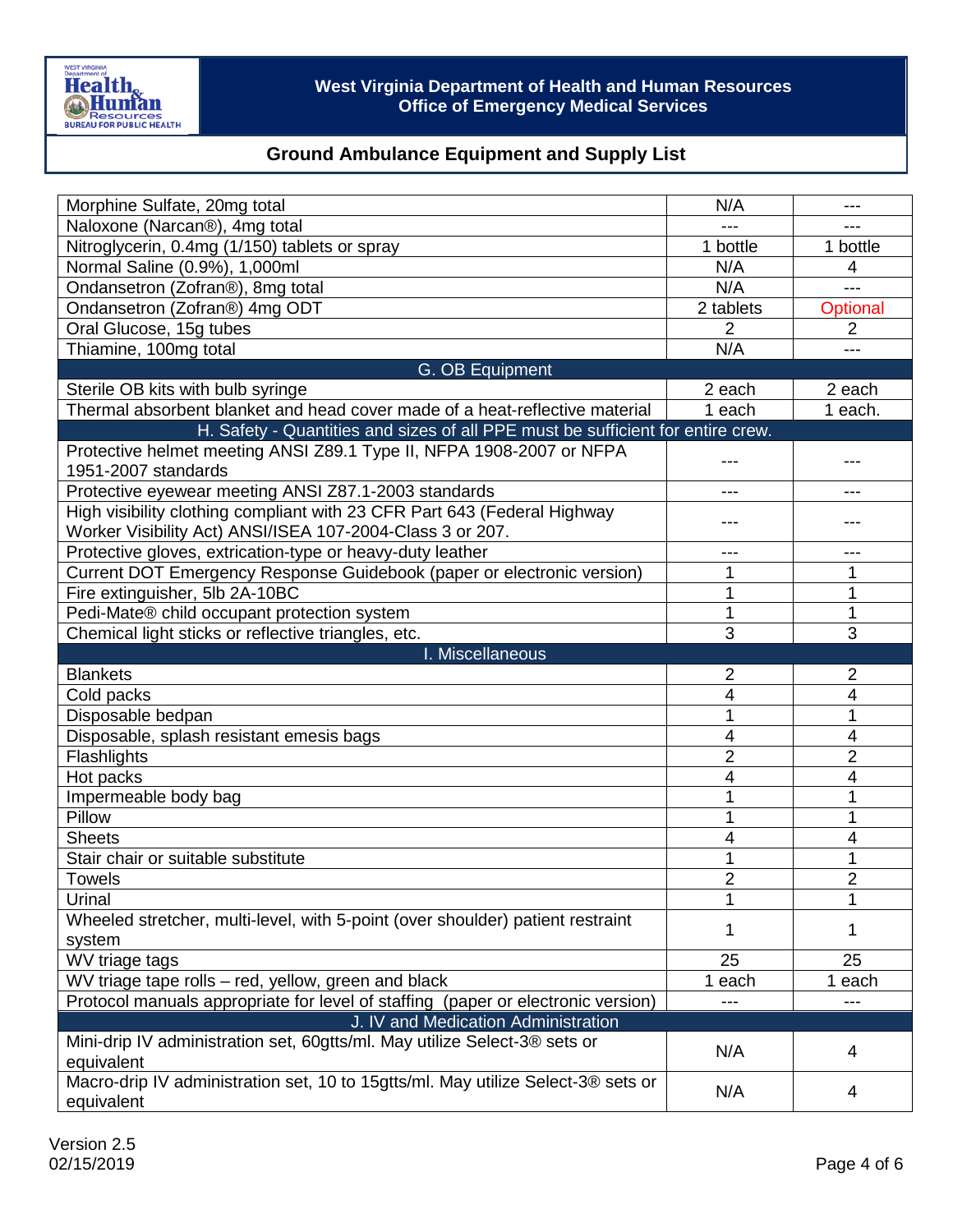

| Extension sets. May utilize Select-3® sets or equivalent                                                                  | N/A            | 4                        |
|---------------------------------------------------------------------------------------------------------------------------|----------------|--------------------------|
| IV spike to luer lock adapter (required for Add Vantage Diltiazem                                                         | N/A            | $\overline{2}$           |
| administration)                                                                                                           |                |                          |
| Saline locks and flushes                                                                                                  | N/A            | $\overline{\mathcal{L}}$ |
| IV catheters, sizes 14g, 16g, 18g, 20g, 22g and 24g                                                                       | N/A            | 4 each                   |
| EZ-IO driver                                                                                                              | N/A            | 1                        |
| EZ-IO needles - adult and bariatric                                                                                       | N/A            | 2 each                   |
| Adequate site preparation materials - alcohol or povidone                                                                 | $---$          |                          |
| Venous tourniquets                                                                                                        | N/A            | ---                      |
| Nebulizer kits                                                                                                            | $\overline{2}$ | 2                        |
| Drug atomizers                                                                                                            | $\overline{2}$ | $\overline{2}$           |
| Syringes in appropriate quantities and sizes - 1ml, 3ml, 5ml, 10ml, 30ml, 60ml                                            | 2 each         | 2 each                   |
| Needles in appropriate quantities, sizes and lengths. Some greater than 1.5"<br>in length for IM mediation administration |                |                          |
| Length/weight based pediatric drug and equipment reference - Broselow tape                                                | 1              | 1                        |
| or equivalent<br>K. Two-Way Communications                                                                                |                |                          |
| Between vehicle, dispatcher and 911 center (if applicable)                                                                | $---$          |                          |
| Between vehicle and regional command                                                                                      |                |                          |
| For disaster operations                                                                                                   | ---            | ---                      |
| L. Optional Equipment and Supplies                                                                                        |                |                          |
| Blood sample tubes and supplies                                                                                           | $---$          | $---$                    |
| Capnography (Required for RSI agencies)                                                                                   | ---            | ---                      |
| Commercially available soft restraints                                                                                    | 1 set          | 1 set                    |
| Cyano-Kit                                                                                                                 | ---            | ---                      |
| Elastic bandages                                                                                                          | $---$          | ---                      |
| <b>ET Tube Introducer</b>                                                                                                 | N/A            | $---$                    |
| Heimlich valves                                                                                                           | N/A            |                          |
| Hemostatic dressings. Must be impregnated gauze-type hemostatic agent                                                     | $---$          | ---                      |
| IV fluid warmed                                                                                                           |                |                          |
| IV infusion pump                                                                                                          | N/A            | ---                      |
| <b>Mechanical Chest Compression Device</b>                                                                                | $---$          | ---                      |
| Morgan Lens                                                                                                               | ---            |                          |
| Non-invasive vital signs monitor                                                                                          | $---$          | ---                      |
| Pediatric King Airways - sizes 2 and 2.5                                                                                  | 1 each         | 1 each                   |
| Pediatric end-tidal CO2 detectors - colorimetric or qualitative                                                           |                | N/A                      |
| Pediatric spinal immobilization device                                                                                    | ---            | ---                      |
| Pelvic immobilization device                                                                                              | $---$          | $---$                    |
| Percutaneous Airway Kit - (example: Quick Trach 1® or Quick Trach 2® or                                                   |                |                          |
| other commercially available non-surgical kit.)                                                                           | N/A            | 1                        |
| <b>Pocket Mask</b>                                                                                                        | ---            | ---                      |
| Simple ventilator                                                                                                         | N/A            | ---                      |
| Vacuum splints                                                                                                            | $---$          | $---$                    |
| Video Assisted Laryngoscope                                                                                               | N/A            | 1                        |
|                                                                                                                           |                |                          |